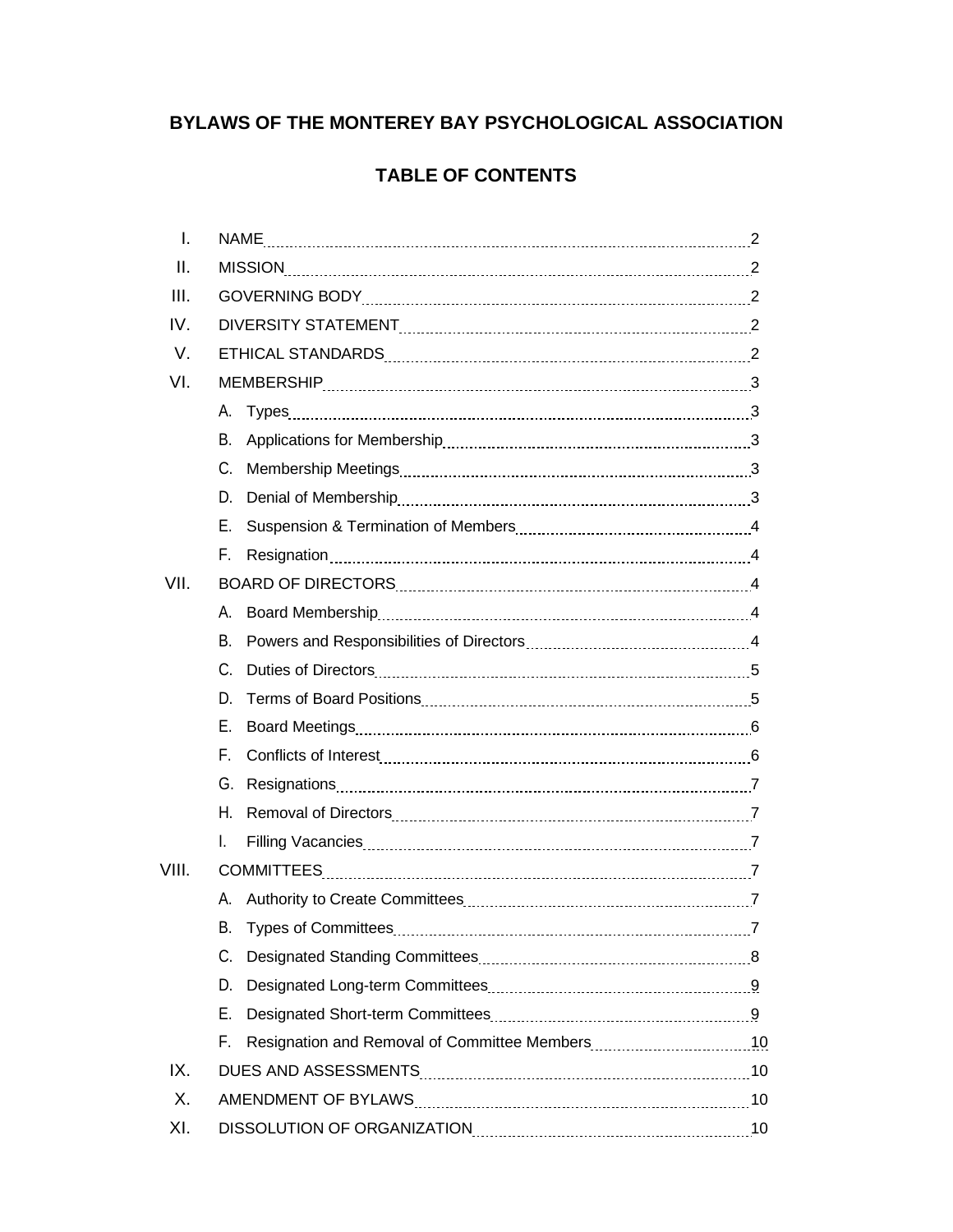## **BYLAWS OF THE MONTEREY BAY PSYCHOLOGICAL ASSOCIATION**

## **Revised August 2021**

## **I. NAME**

The name of this organization shall be the Monterey Bay Psychological Association (MBPA). It will function as a chapter of and comply with the Bylaws of the California Psychological Association (CPA).

## **II. MISSION**

The mission of MBPA is to advance the field of psychology and the benefits the public may derive from its work. The purposes of MBPA shall be to:

- Support our members' professional interests, promote and protect the science and practice of psychology through high standards of educational achievement, professional ethics and conduct, and the application of research findings.
- Advocate for the psychological health and welfare of residents in Monterey, Santa Cruz, and San Bonito counties.
- Provide a local forum and organizational structure to advance psychology as a science and as a profession through continuing education programs, forums for professional interaction, dissemination of educational materials, and other relevant activities.

## **III. GOVERNING BODY**

The Board of Directors shall be the governing body of MBPA and shall be referred to in these Bylaws as the "Board." Individual members of the Board shall be referred to as "Directors." The number of Directors is to be set by the Board.

## **IV. DIVERSITY STATEMENT**

In principle and in practice, MBPA will maintain an unwavering commitment to promote a climate of fairness, equality, and inclusivity within our organization, our local communities, and within the field of psychology at large. MBPA embraces diversity across gender, gender identity, race, religion, ethnicity, culture, national origin, age, sexual orientation, disability, language, and socioeconomic status and recognizes diversity as a strength in every context. MBPA will strive to inform its members about critical educational opportunities to expand knowledge and awareness of the aspects of societal systems and structures that maintain inequities within our communities and the nation at large as well as strategies that psychologists can take to eliminate these inequities and the psychological harm they cause. Beyond that, empirical findings will inform our ongoing research efforts, clinical work, legislative advocacy, and activism to pursue these goals and promote diversity and equality. MBPA also recognizes that these inequities exist within our healthcare system and is committed to efforts to expand access to vital mental health support services for vulnerable and underserved communities.

## **V. ETHICAL STANDARDS**

All members shall abide by the American Psychological Association (APA) Ethical Principles of Psychologists and Code of Conduct, applicable regulations of the Board of Psychology of California's Department of Consumer Affairs, and such additional rules as the Board may have or adopt as part of its Bylaws or policies.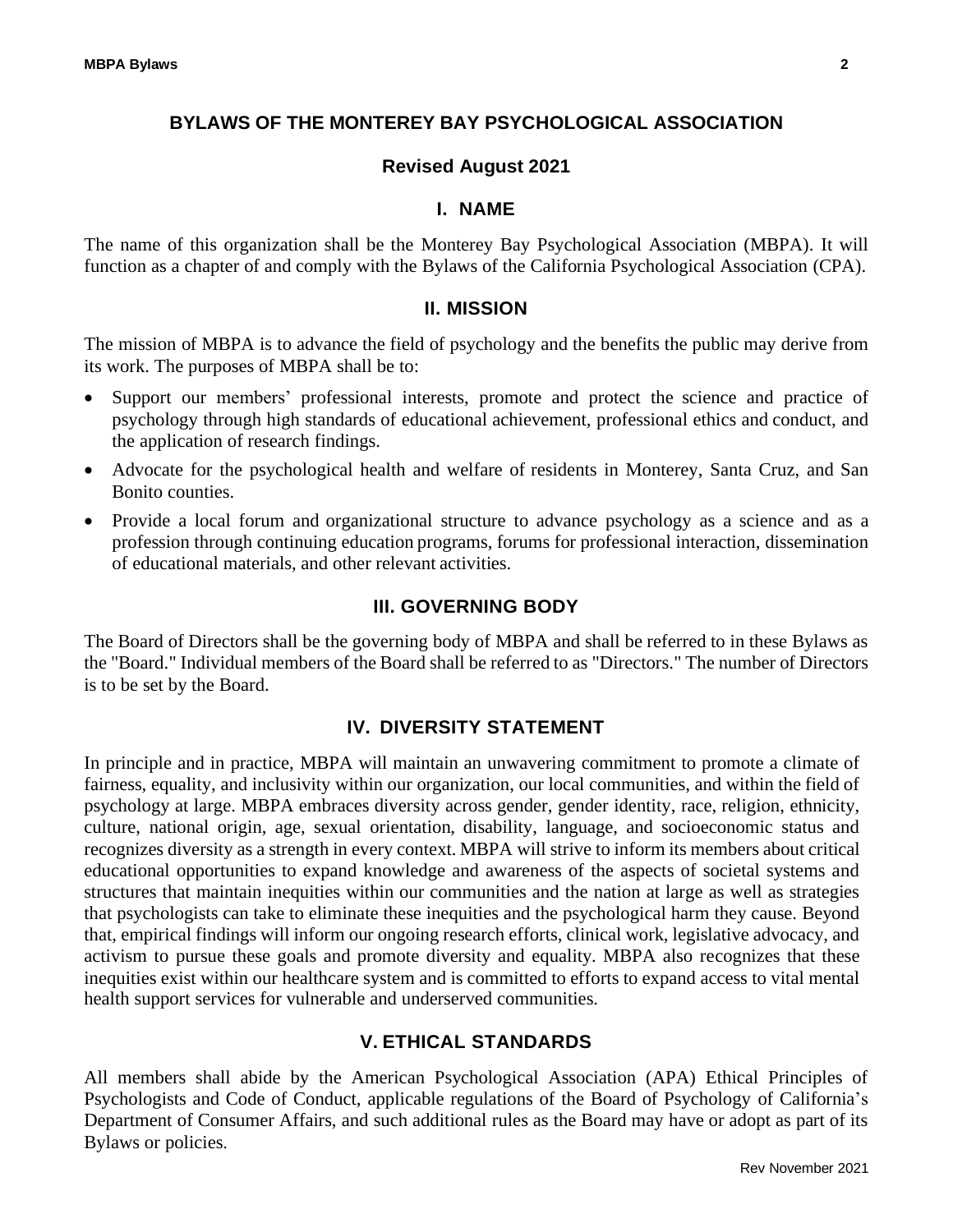## **VI. MEMBERSHIP**

#### **A. TYPES**

#### **1. FULL MEMBER**

Full members shall hold a doctorate in psychology or an equivalent degree from an accredited university and be licensed as a psychologist in California or have Specialty Board Certification in Psychology from the American Board of Professional Psychology. Full members shall have all the rights and privileges of membership including the right to vote and hold office.

## **2. ASSOCIATE MEMBER**

Associate members shall hold a master's or bachelor's degree in psychology or equivalent degree in a psychology-related field as well as individuals or groups with an interest in psychology such as, but not limited to, physicians, teachers, and members of other disciplines with an interest in psychology. Associate members shall have all the rights and privileges of membership except the right to vote, serve as a Board Director, or Chair a standing committee.

## **3. STUDENT MEMBER**

Student members shall be those enrolled in an undergraduate or graduate psychology program, other psychology-related programs, or pre-licensed training programs. Student members shall have all the rights and privileges of membership except the right to vote, hold office, or serve on the Board.

#### **4. RETIRED MEMBER**

Retired members shall include individuals who are fully retired or who are unable to work, regardless of age. Members who joined MBPA before retiring shall retain the rights and privileges of the membership class they held prior to reclassification. Similarly, new members joining as a Retired member shall retain the rights and privileges of the membership class for which they would otherwise qualify.

## **B. APPLICATIONS FOR MEMBERSHIP**

Applicants for membership must submit a completed application to MBPA for membership and agree to and abide by APA's Ethical Principles of Psychologists and Code of Conduct, CPA's code of Ethical and Professional Standards, and MBPA's bylaws. Application must be for the highest level for which the applicant is qualified.

## **C. MEMBERSHIP MEETINGS**

The President, a majority of the full Board, or fifteen percent (15%) or more of the voting members may call a membership meeting. The Board must give members at least thirty (30) days' notice of all meetings. No business other than that set forth in the notification may be transacted. All meetings will be conducted as set forth in the MBPA Policies & Procedures Manual.

#### **D. DENIAL OF MEMBERSHIP**

Anyone applying for membership whose license is surrendered or revoked by their professional licensing board and/or are not in good standing with their regulatory organizations or educational institutions, shall be denied membership.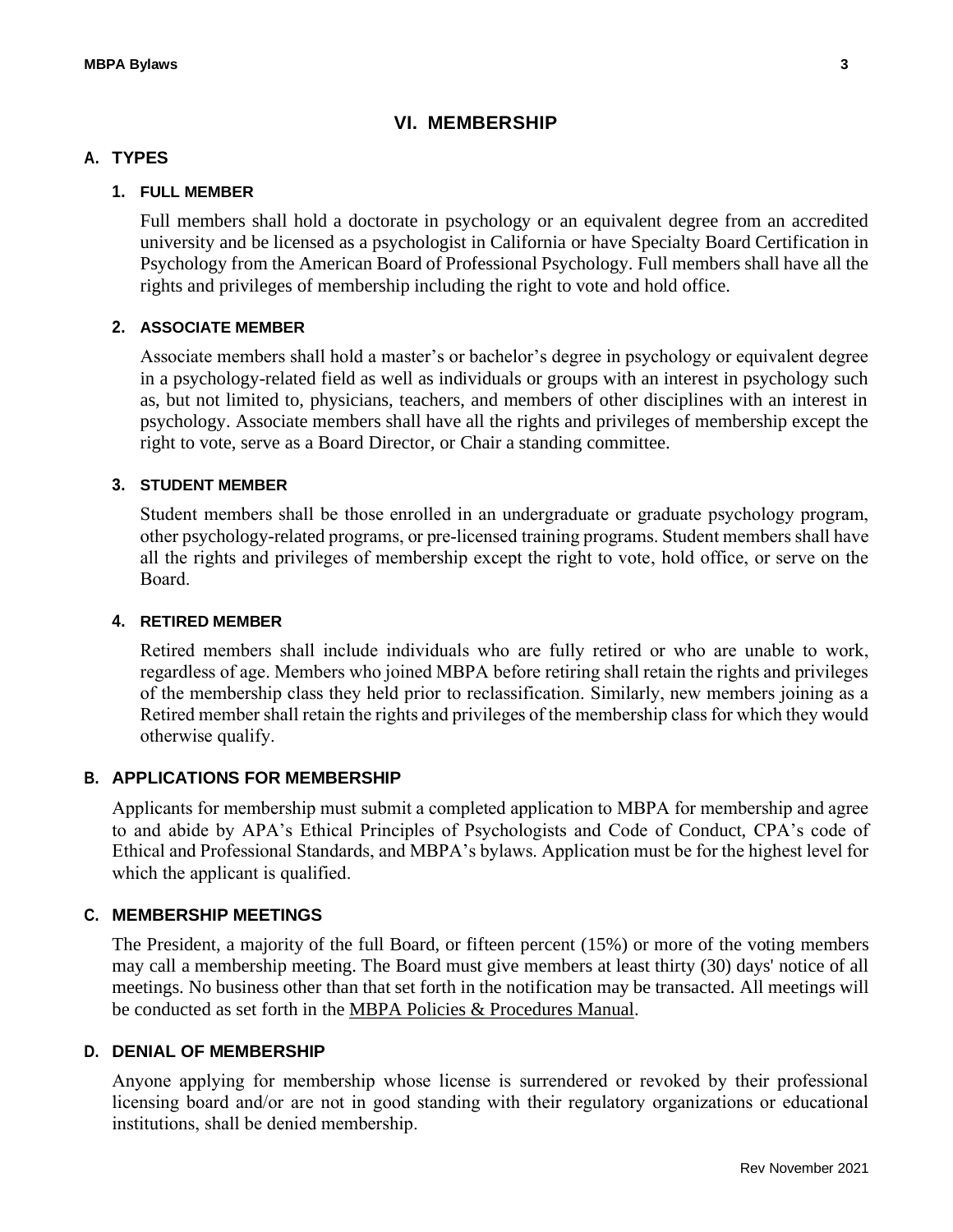## **E. SUSPENSION AND TERMINATION OF MEMBERSHIPS**

#### **1. CAUSE**

#### **a. Nonpayment**

Membership may be suspended for nonpayment of fees by the end of the renewal period.

### **b. Revocation or Surrendering of License**

Termination of membership shall be automatically proposed for a member whose license is revoked,-surrendered, or loses standing in a graduate/postdoc position.

#### **c. Inimical Conduct**

Membership may be terminated for a member whose conduct is deemed inimical to the best interests as determined by the Board.

## **2. PROCEDURE**

Any suspension or termination shall be done in good faith and in a fair and reasonable manner in accordance with the following: The member shall be given at least fifteen (15) days prior written notice (email, letter) of the suspension or termination and the reasons thereof. The member shall be given an opportunity after notification to respond to the Board in writing within five (5) days before the effective date of the suspension or termination. Any action challenging a suspension or termination, including any claim alleging defective notice, must be commenced within one (1) year after the date of suspension or termination.

## **F. RESIGNATION**

A member may resign from membership at any time. Members in any class who resign from MBPA at a time when they are in good standing may be reinstated upon payment of the current year's dues.

## **VII. BOARD OF DIRECTORS**

#### **A. BOARD MEMBERSHIP**

The Directors of the Board will consist of Officers, Directors serving as Standing Committee Chairs, and a Director-At-Large. Officers include the President, President-Elect, Immediate Past President, Treasurer, and Secretary. The President-Elect, Treasurer, Secretary, and Director-At-Large shall be elected by the membership in an election to be held in the Fall of each year. All Directors must be voting members of MBPA and members of CPA in good standing.

## **B. POWERS AND RESPONSIBILITIES OF DIRECTORS**

The Board is responsible for overseeing all of the organization's activities to ensure that MBPA is adhering to state and federal laws pertaining to non-profit organizations, corporate ethics, and antitrust issues. The Board shall have the authority to adopt policies that are consistent with these Bylaws and are enforceable and binding on members. The Board shall be accountable to and communicate regularly with the membership. A Director has one vote only regardless of the number of Board positions held.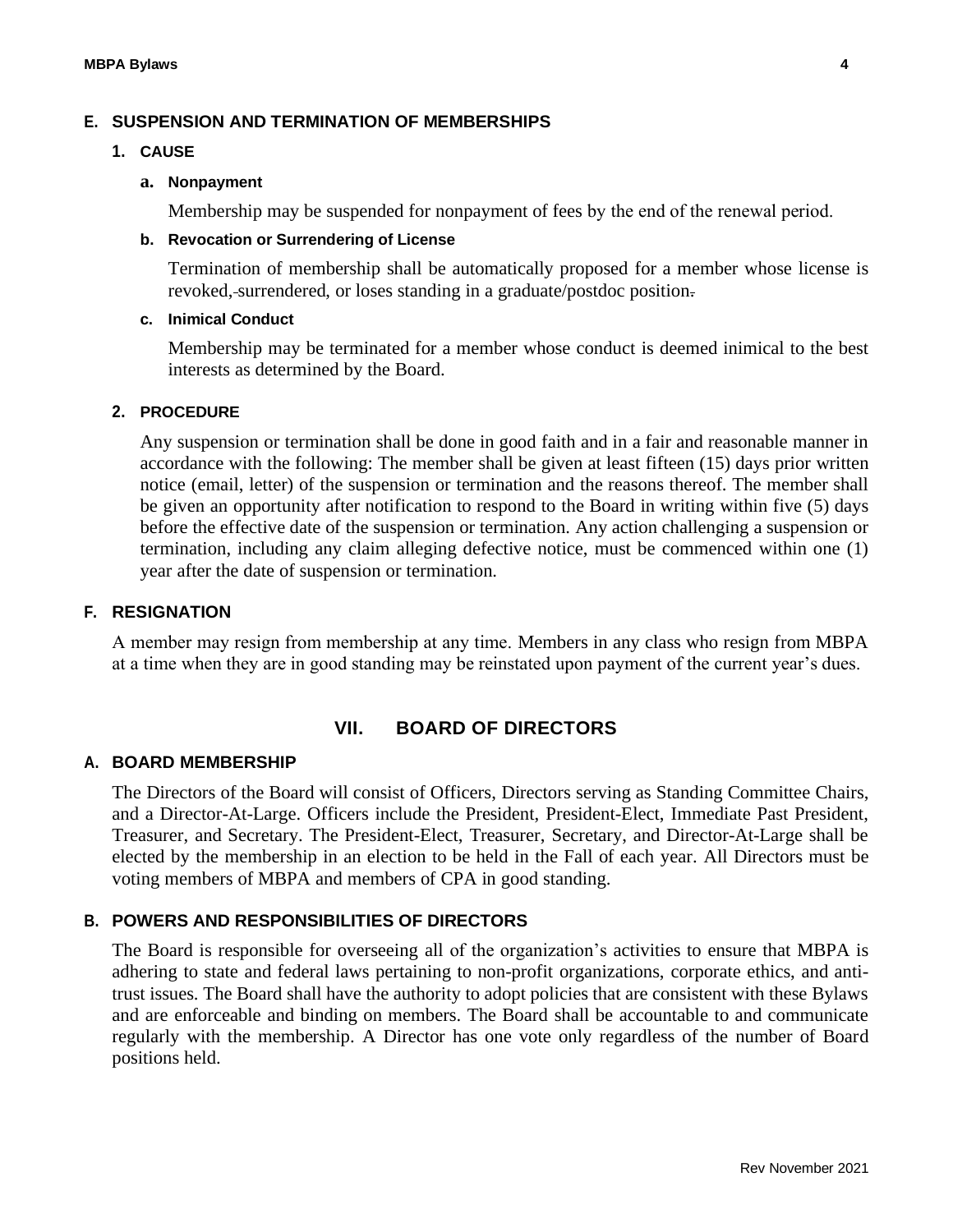### **C. DUTIES OF DIRECTORS**

#### **1. PRESIDENT**

The President shall ensure the integrity of the Board's processes and exercise general supervision over the affairs of the organization in accordance with these Bylaws, act as the organization's spokesperson, preside at all membership meetings, make recommendations for committee chairs, and serve ex-officio on all committees. Ex Officio positions are voting positions, as defined by the California Corporations Code.

## **2. PRESIDENT-ELECT**

The President-Elect shall assume the duties of the President in the current President's absence, assume the position of President if it is vacated, and co-chair the Nominations and Elections Committee with the Immediate Past President.

#### **3. IMMEDIATE PAST-PRESIDENT**

The Immediate Past President shall serve as President in the absence of both the President and the President-Elect, co-chair the Nominations and Elections Committee with the President-Elect, and may chair a standing committee.

## **4. SECRETARY**

The Secretary records and prepares distribution of the Board minutes to the Directors and acts as the custodian of all MBPA records. The Secretary takes roll and determines quorum.

### **5. TREASURER**

The Treasurer serves as the custodian of all funds, consolidates prepared budgets from all committees and programs to present to the Board for approval, presents monthly financial reports at all Board meetings, and completes required CPA financial reports.

#### **6. STANDING COMMITTEE CHAIRS** (Also see VIII.C)

Standing committees are longstanding committees that are represented on the Board by the committee chairs. Standing committee chairs shall be appointed as a Director with full voting rights by the President-Elect at the end of the calendar year to start a new term at the start of the following year. In case of a mid-year vacancy, the President will appoint the Chair with the approval of the Board. Committee chairs shall appoint other committee members**.**

#### **7. DIRECTOR-AT-LARGE**

The Director-At-Large is elected by the voting membership to serve as members' representative on the Board. The Director-At-Large shall perform duties as the President may delegate. Any Full member is eligible for nomination with the right to vote as a Board Director.

#### **D. TERMS OF BOARD POSITIONS**

#### **1. COMMENCEMENT OF TERMS**

Directors' terms shall commence on January 1st of the calendar year for which they are appointed.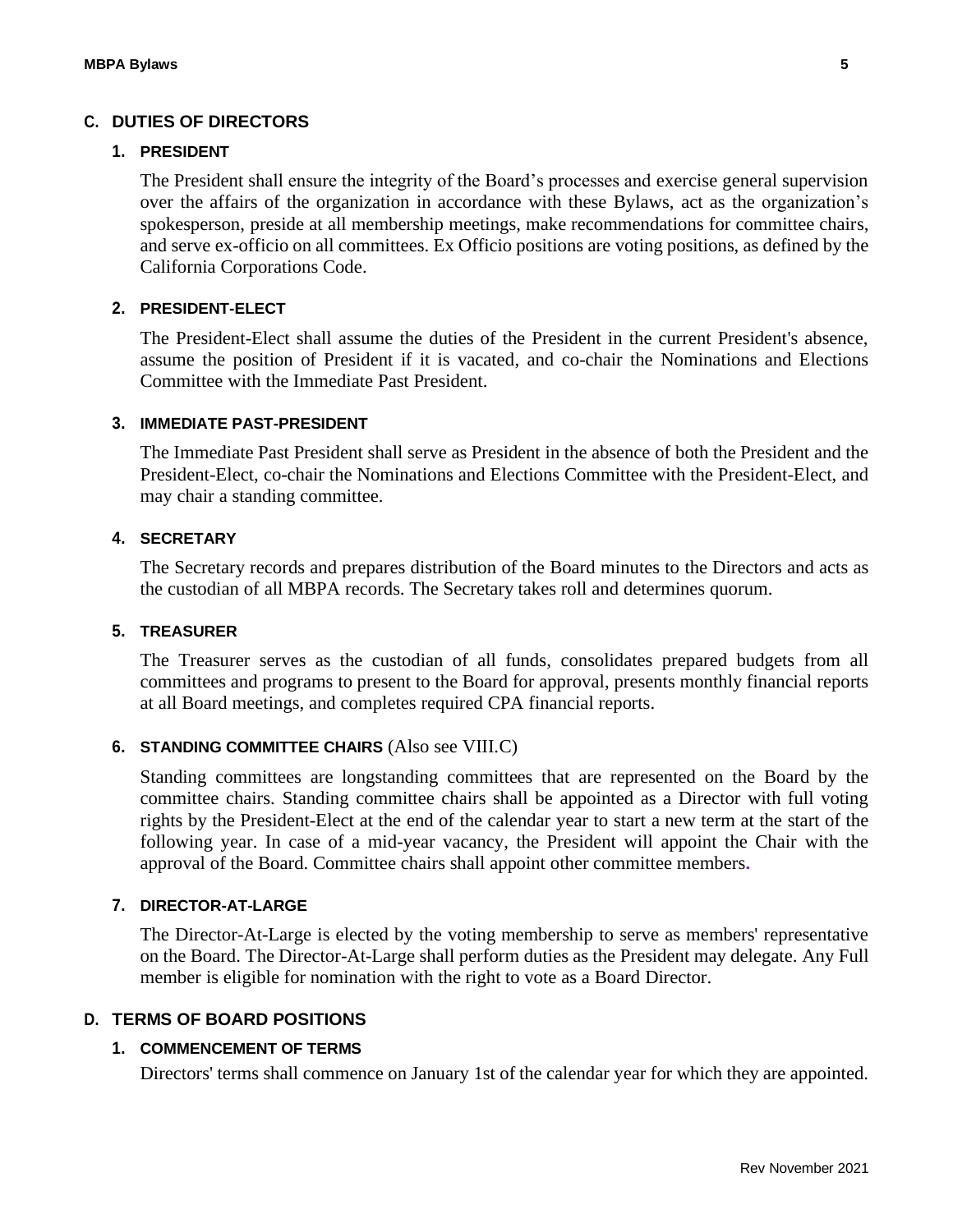#### **2. ONE YEAR TERM OF OFFICE**

The following Directors on the Board shall serve one (1) year terms for no more than three (3) consecutive terms: President, President-Elect, Past-President.

#### **3. TWO YEAR TERM OF OFFICE**

The following Directors on the Board shall serve two (2) year terms for no more than three (3) consecutive terms: Secretary, Treasurer, Director-at-Large, and Standing Committee Chairs.

#### **4. CONSECUTIVE TERMS**

Completion of more than fifty percent (50%) of a term shall be considered a full term of service. After serving three (3) consecutive terms, a director will be eligible to serve again after an absence of one (1) year.

#### **E. BOARD MEETINGS**

#### **1. REGULAR MEETINGS**

Regular Board meetings shall be held a minimum of four (4) times per year, with the exact number set by the Board. Directors will be notified of the place and date for each meeting no later than one month prior to the proposed meeting date.

#### **2. MEETING BY CONFERENCE CALL OR OTHER ELECTRONIC MEANS**

The Board may hold meetings and conduct official business by conference call or other electronic means as long as a quorum is present.

#### **3. SPECIAL MEETINGS**

The Board or Board President may call special meetings. Written notice of special meetings via mail or email shall be sent not fewer than fourteen (14) days nor more than ninety (90) days prior to the meeting.

#### **4. ATTENDANCE REQUIREMENTS**

Directors will be expected to attend all Board meetings. Any member missing more than twentyfive percent (25%) of meetings in any one (1) year period shall be considered grounds for dismissal from the Board.

#### **5. QUORUM VOTING**

A "quorum" is established when sixty percent (60%) of Board Directors are present. A "majority" vote is defined as fifty-one percent (51%) of the voting members present. Directors are entitled to no more than one vote regardless of how many Board positions they hold. Proxy voting is not permitted.

#### **F. CONFLICTS OF INTEREST**

Any Director or committee member having a personal interest or involvement in a contract or transaction presented to the Board for approval shall make a prompt and full disclosure of such interest before the Board acts on such contract or transaction. Such disclosure shall include any relevant facts about the contract or transaction that may be adverse to MBPA's interests. The Board shall determine whether a conflict of interest exists or can reasonably be construed to exist. If a conflict is deemed to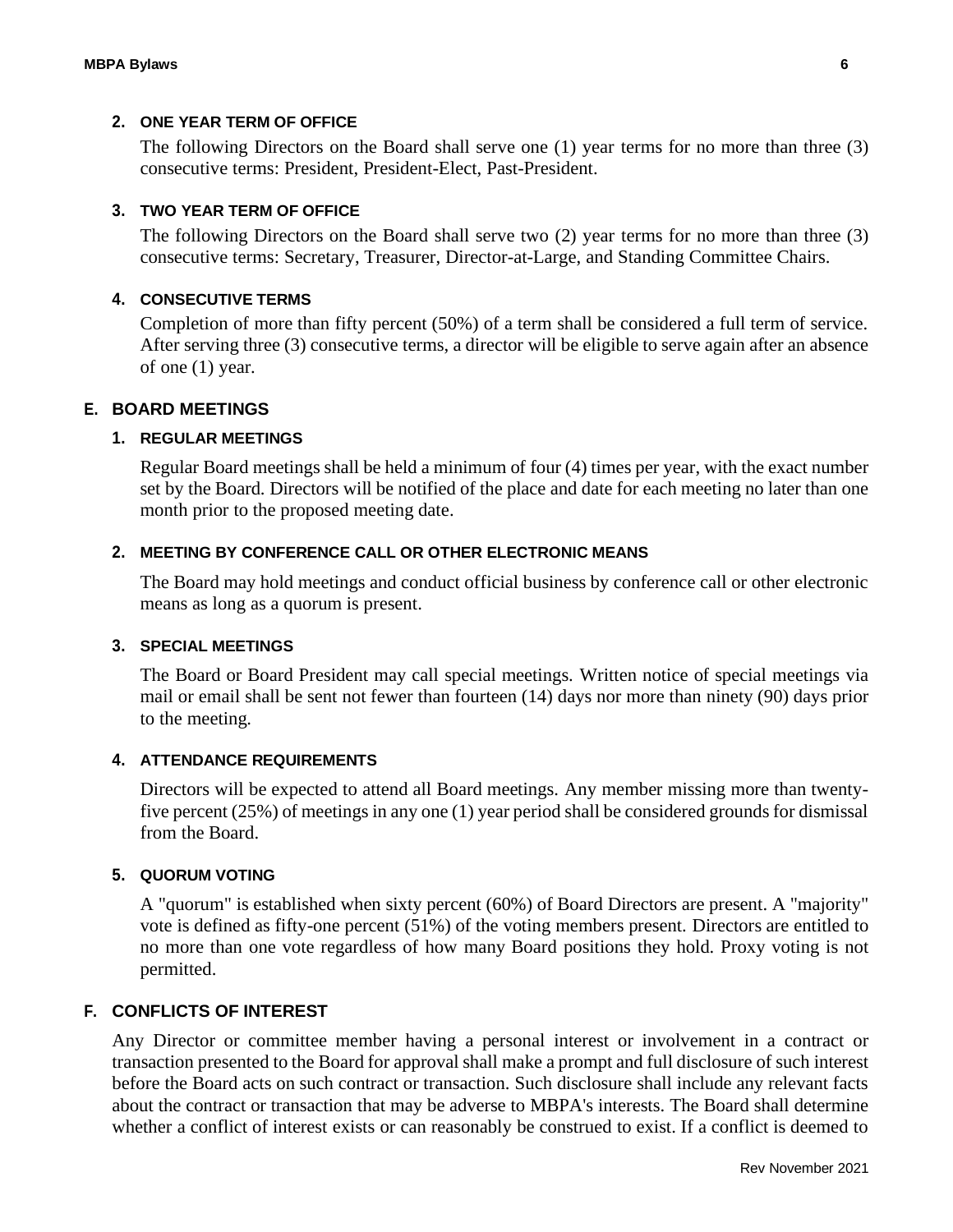exist, the individual with the possible conflict of interest shall not vote on or participate in any discussion about such contract or transaction.

#### **G. RESIGNATIONS**

A Director is expected to resign by giving written notice to the President or Board Secretary via email, text, or letter. A resignation shall take effect at the date of the receipt of such notice unless otherwise specified. The acceptance of resignation shall not be necessary to make it effective.

#### **H. REMOVAL OF DIRECTORS**

A Director may be dismissed from the Board if found to be incompetent or malfeasant in their duties, violates the duties specified in the California Non-Profit Corporate Code, or misses twenty-five percent (25%) or more of Board meetings in any one (1) year period.

#### **I. FILLING VACANCIES**

- **1.** Nominees for a vacated position shall be submitted by the Nominations and Elections Committee to the Board for approval prior to preparation of the ballot. Officers so elected shall serve only until the next annual election.
- **2.** If the office of President becomes vacant, the President-Elect shall assume the position for the remainder of the term. If the position of President-Elect is vacated, the position shall be filled by the Past-President until a membership election is held within ninety (90) days of the office being vacated.

### **VIII. COMMITTEES**

#### **A. AUTHORITY TO CREATE COMMITTEES**

The Board may create and appoint long-term and short-term committees it deems necessary to conduct business. The Board shall provide an appropriate statement of the mission and specify the reporting requirements for each entity. The President shall be an ex officio member of each entity with a right to vote. The Board shall also specify the precise limitations of the authority to act on behalf of MBPA. Chairs and committee members shall not speak for MBPA or authorize expenditures without Board approval.

#### **B. TYPES OF COMMITTEES**

### **1. STANDING COMMITTEES** (Also see VII.A)

Standing committees are permanent committees that are represented on the Board of Directors by the committee chairs. Standing committees serve functions that are necessary to address essential ongoing needs of the organization. Standing committee chairs hold voting privileges. Any Full member of MBPA may serve on a Standing committee. Committee chairs shall appoint all other committee members.

#### **2. LONG-TERM COMMITTEES**

Long-term committees shall be created by the Board as needed to perform essential functions of the organization. Long-term committee chairs do not hold voting privileges. Committee chairs shall be appointed by the President. Committee chairs shall appoint all other committee members.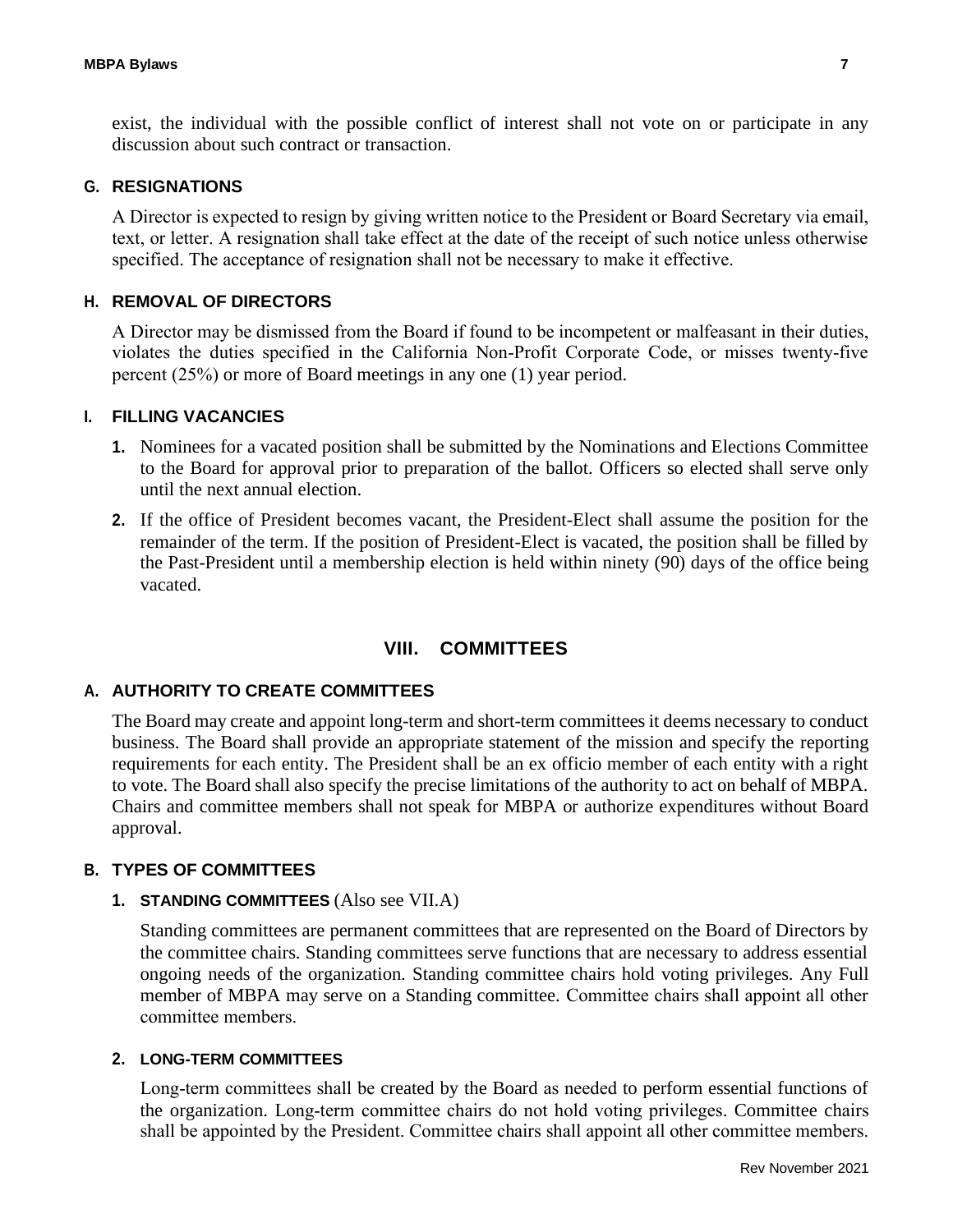Any Full member of MBPA may serve on a long-term committee. Long-term committees may be dissolved by the Board when they are no longer deemed necessary to perform an essential function.

#### **3. SHORT-TERM COMMITTEES**

Short-term committees shall be created by the Board as needed to address a specific task or objective within a specified period of time. Such entities shall be dissolved when the objective is met or at the sunset date. Short-term committee chairs shall be appointed by the President. Committee chairs shall appoint all other committee members. Any member of MBPA may serve on a short-term committee. Short-term committee chairs do not hold voting privileges. The decision to end a short-term committee is made by the President.

#### **C. DESIGNATED STANDING COMMITTEES**

The following committees are designated as standing committees in order for MBPA to function effectively. They are made permanent unless dissolved by an amendment to these Bylaws.

#### **1. EXECUTIVE COMMITTEE**

The Executive Committee shall consist of all Board officers to meet at the discretion of the President, as needed, to address new or complex issues prior to presenting them to the Board. The Executive Committee may make emergency decisions on behalf of the Board of Directors subject to later ratification by the majority of the full Board. The Board President and at least two (2) other Executive Committee members must be present to conduct business, whether in person, by telephone or by other communications technology. If votes of the Executive Committee are taken by email, all members of the Executive Committee must vote in order for the vote to be valid.

#### **2. ETHICS COMMITTEE**

The Professional Ethics and Standards Committee shall serve as an educational resource for the membership, refer individuals with a complaint to the appropriate regulatory agency, and make recommendations to the Board regarding professional and ethical issues of general relevance to MBPA members.

#### **3. FORENSICS COMMITTEE**

The Forensics Committee shall act as the MBPA liaison with CPA regarding forensic issues, be represented at forensic-related meetings organized by CPA, monitor local and state forensic issues relating to psychologists and mental health, and disseminate information regarding psychologyrelated forensic issues to MBPA members.

#### **4. LOCAL ADVOCACY NETWORK (LAN) COMMITTEE**

The LAN Committee shall serve as a resource to the Board in monitoring local, state, and federal legislation relating to mental health, supporting grass roots legislative and advocacy agenda for CPA, and providing legislative updates to members. The LAN Committee Chair serves as MBPA's LAN representative on CPA's LAN Committee and as such, is responsible for informing MBPA members about CPA's Local Advocacy efforts and presenting MBPA members' concerns to CPA.

#### **5. MEMBERSHIP COMMITTEE**

The Membership Committee is responsible for recruitment and retention of members, reviewing and processing applications for membership, maintaining records on each member's and dues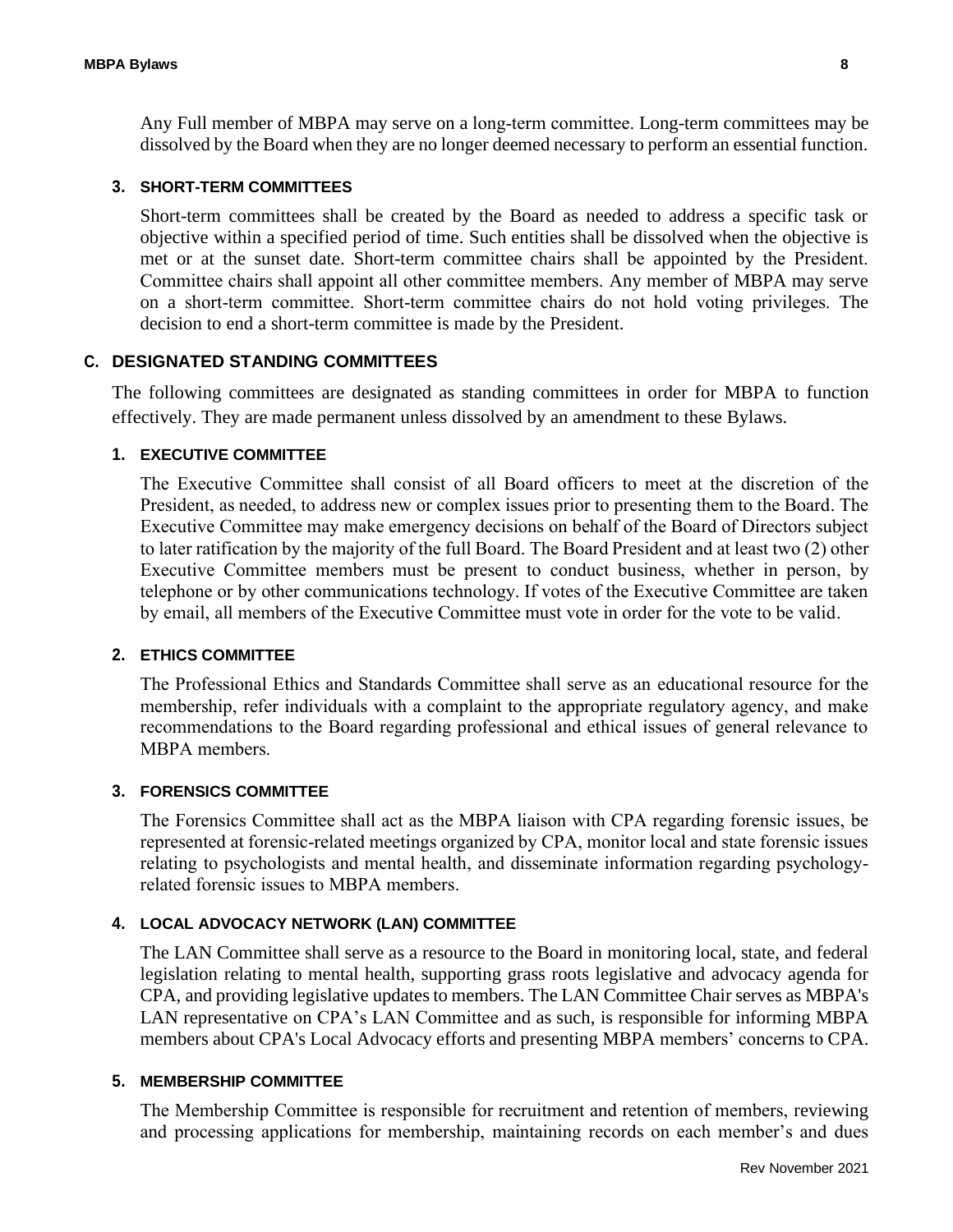payment history, making recommendations to the MBPA Board of Directors regarding member benefits, and submitting an annual membership report to CPA.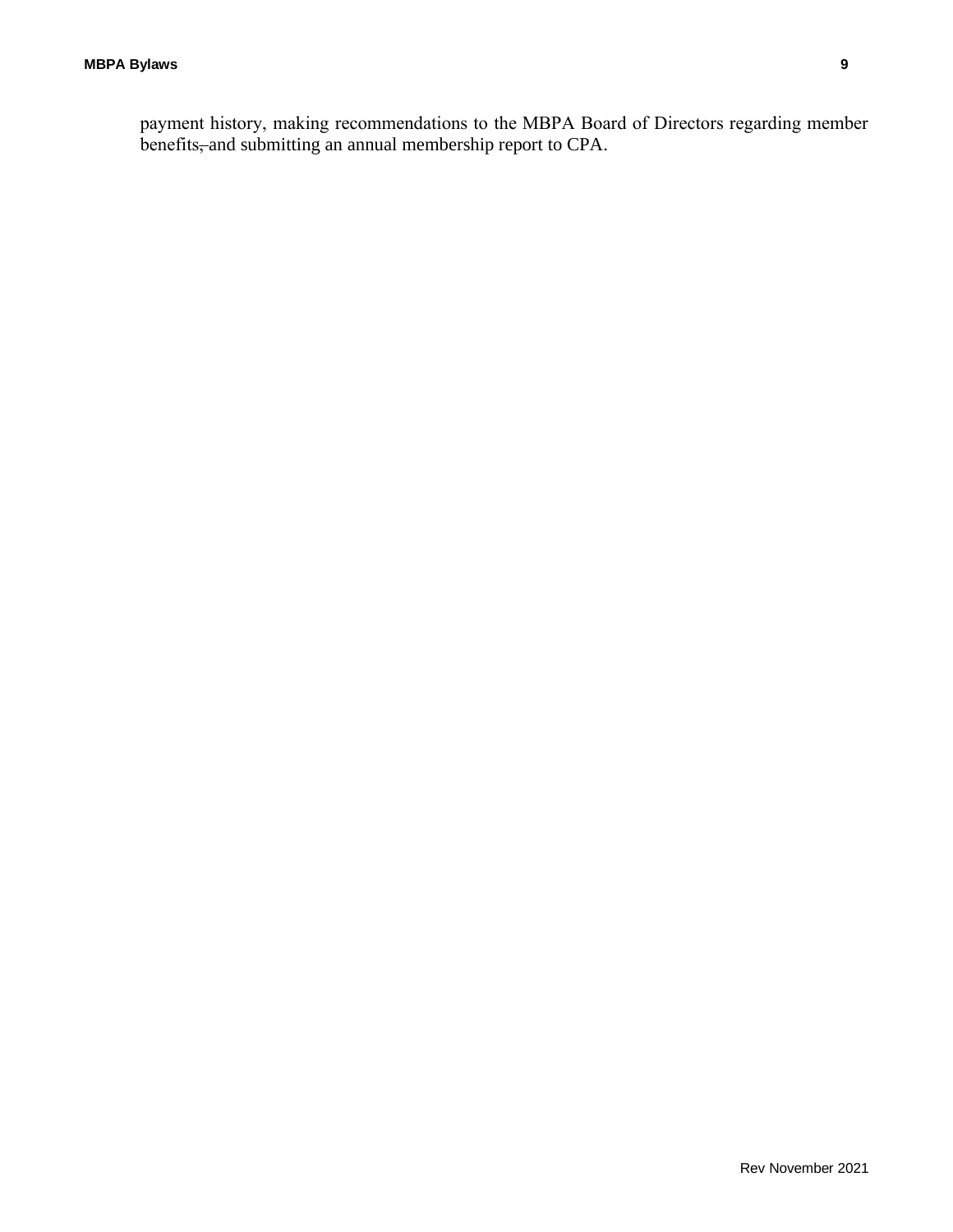## **6. PROGRAM AND CONTINUING EDUCATION (CE)**

The Program and Continuing Education Committee shall plan, develop, support and conduct programs and continuing education workshops on topics of interest and importance to members. The CE Committee is responsible for identifying speakers and submitting all necessary paperwork to the co-sponsoring agency.

## **7. SOCIAL JUSTICE AND DIVERSITY COMMITTEE**

The Social Justice and Diversity Committee shall focus on clinical issues relevant to the science and practice of psychology and diversity while promoting full participation irrespective of gender identity, race, religion, ethnicity, culture, national origin, age, sexual orientation, disability, language, or socioeconomic status.

## **D. DESIGNATED LONG-TERM COMMITTEES (NONVOTING)**

#### **1. COLLEAGUE AWARENESS RESOURCES AND EDUCATION (CARE) COMMITTEE**

The CARE Committee shall provide resources that will support members in maintaining health and psychological well-being through programs of prevention, education, early identification and referral. The CARE Committee shall encourage collegial understanding and support and provide referrals for psychologists experiencing distress and/or impairment.

#### **2. THE DISASTER AND MENTAL HEALTH RESPONSE COMMITTEE**

The Disaster and Mental Health Response Committee shall plan, coordinate, and implement MBPA's response to individual and community disasters both in and beyond the geographical area served by MBPA. The Disaster Response Committee shall liaise with CPA regarding disaster response issues and activities and send a representative to CPA's Disaster Response Committee Northern California meetings.

#### **3. MEDIA AND TECHNOLOGY COMMITTEE**

The Median and Technology Committee shall oversee operation of the MPBA Website, creation and electronic dissemination of marketing materials, communications regarding announcements, and elections and other communications on social media (e.g., blogs, Facebook), and management of online webinars in coordination with the Program and CE Committee Chair.

## **E. DESIGNATED SHORT-TERM COMMITTEES**

#### **1. NOMINATIONS AND ELECTIONS COMMITTEE**

The Nominations and Elections Committee shall be responsible for obtaining nominations and presenting a slate of candidates for Officer and Director-at-Large positions, recommend recipients for MBPA awards, and confirm the integrity of all nominations, elections, and awards. The Committee shall consist of at least three (3) members to include the Past President, President-Elect, and the Director-at-Large. The Immediate Past President shall serve as Chair. The President-Elect shall serve as Co-Chair and fulfill the duties of Chair if the Immediate Past President is unable fulfill the duties of the position.

#### **2. OTHER COMMITTEES**

Other committees will be created as needed.